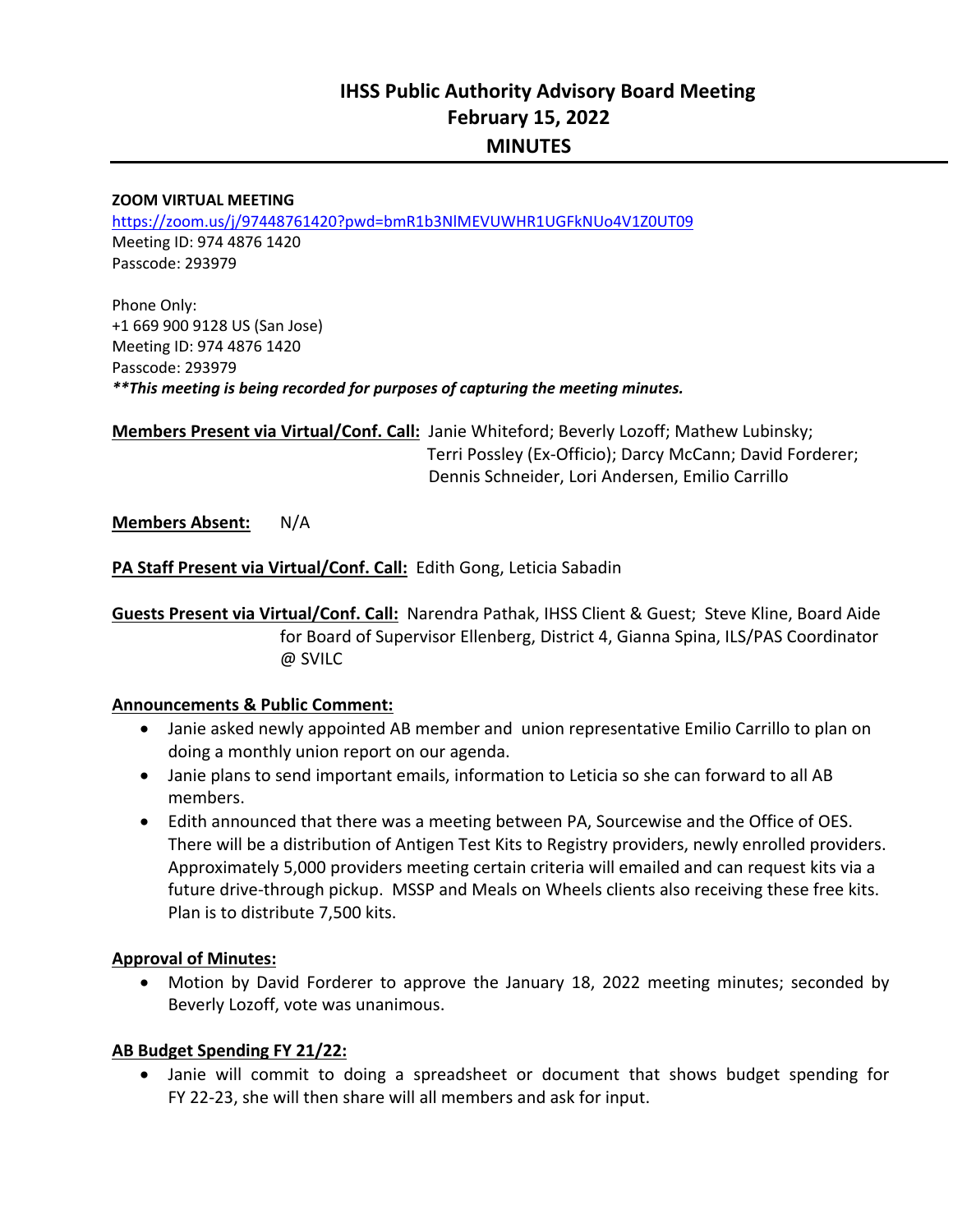- Janie reiterated that members need to think of expenditures such as conferences, books, meetings, etc to go towards the AB budget. She emphatically encouraged the AB to utilize these funds
- Edith put up a spreadsheet for current year expenditures.
- Possibly pay CICA dues ahead of time.

### **Federal Grant for Community Based Programs, follow‐up:**

- Janie sent a copy of the HCBS Local Plan to Leticia so she can forward to all AB members.
- Janie has been getting some RFPs, some of which are very important and should be discussed within this board.
- Lori suggested that there are some to pay attention to, but not all. Lori is willing to review the entire document and highlight the most important issues and topics for the board. Lori and Janie can meet offline and report back to this board.
- Lori discussed challenges with Homeless Outreach and how they get on IHSS. Consumers need to have supportive housing such as a motel/hotel room, a shelter, or be supported through "Project Roomkey", etc…
- Gianna Spina from SVILC shared that they have a program helping their homeless population, who would like to be IHSS care providers. They offer cell phones for free, depending on their circumstances. People can reach out to Ashley Perez, Program Director for the homeless program at SVILC.

### **CICA Q & A from the Training conducted:**

- Mathew did mention that there are difficulties with the electronic timesheets, specifically, the homeless population. He states that when a care provider tries to update their password they struggle. There are also issues with the logging into the portal, poor internet service, or phone screen being too small.
- Edith agrees with Mathew; there are digital divide issues and the fact that not all are familiar with current features and are not tech savvy. Most care providers work independently but sometimes they need help and assistance with their electronic timesheets. There may be some behavioral health issues as well.
- Janie says that there needs to be allowances on managing their own care, on how to handle e‐timesheets.
- Gianna at SVILC states that they can promote libraries, the Zephyr Help Center or even at SVILC, they offer appointment where consumers can get help and assistance with timesheets.
- Emilio also confirmed issues with digital divide and providers. There are iPads available at the Union. Setup an appointment and IPs and Consumers are welcome to come in and get assistance with entering and approving timesheets.
- David states that this is a critical issue. He has a designated person that authorizes his timesheets. IHSS has Authorized Signer forms available.
- Edith says that we should have a mentor program, consumers helping consumers. This issue is huge, needs to be addressed by State Legislation possibly. David can help with this.
- Mathew asked Janie about mentoring people, someone to take her place at CICA when that time comes. Succession planning is on the CICA and CAPA agenda. They are looking for younger consumers,, diversity; need to look at all types of candidates.
- Terri did like that we used the meeting time and location/Zoom for the CICA trainings.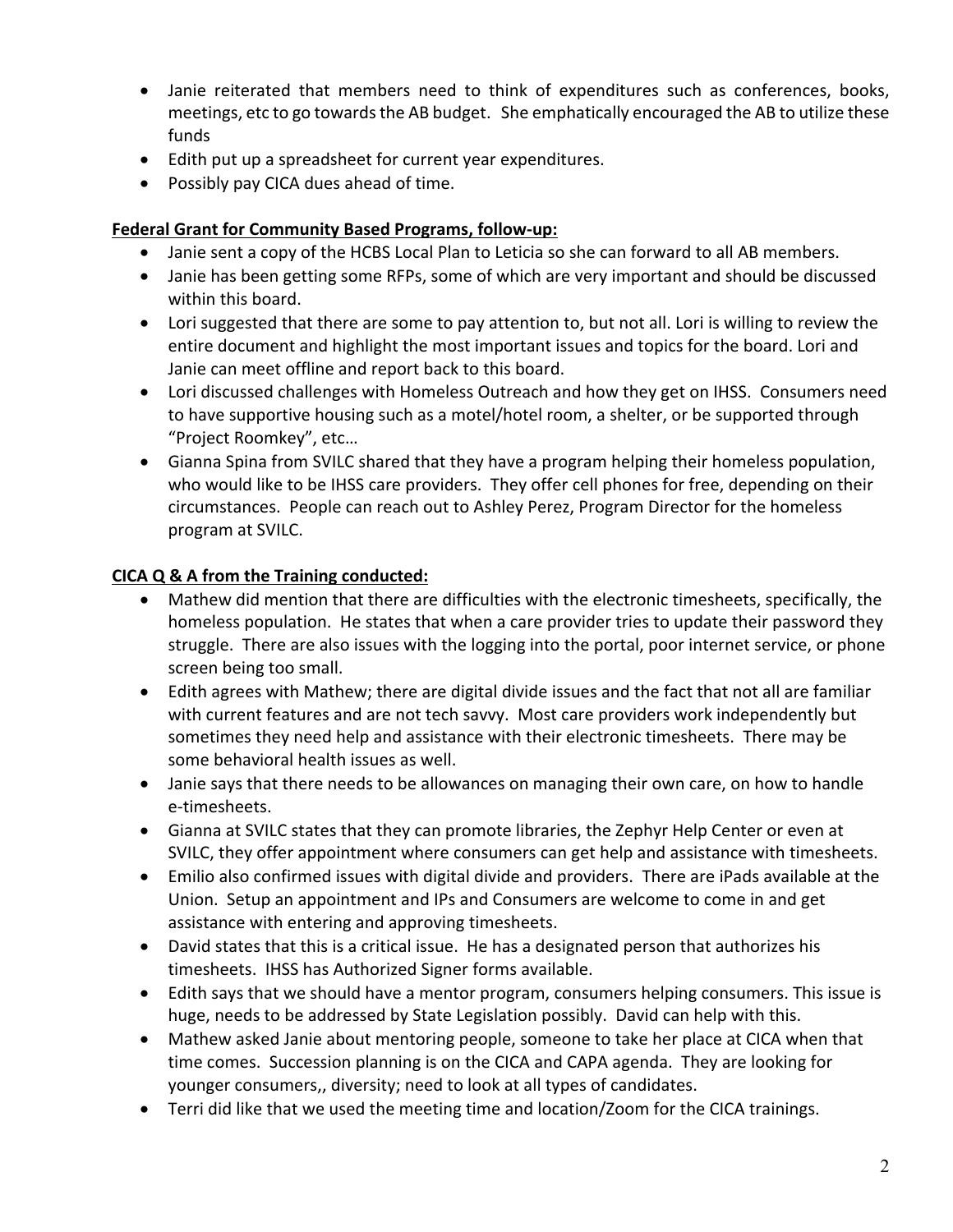### **California IHSS Consumer Alliance Report (CICA):**

- Janie reminded everyone that their monthly CICA call is scheduled for tomorrow, 2‐16‐22 at 10am. She strongly suggested everyone attend. Leticia sent out the email with all the information for the call.
- $\bullet$  The 1<sup>st</sup> Wednesday of the month is the CICA Training and the topic is "Best Practices in Building Relationships with your Board of Supervisors/Aides".
- The 2<sup>nd</sup> and 4<sup>th</sup> Wednesday of the month is the CICA Executive Committee Meeting, all are welcome to attend. The 3<sup>rd</sup> Wednesday of the month is the Statewide Meeting with all kinds of speakers.
- CICA dues are coming up and the amounts will stay the same, our AB pays \$1000.
- FYI CICA membership pays for one employee, Tammy Willits who is contracted by Olsen Associates. CICA is most likely looking to hire more help since they are very busy.

### **Social Services Agency Report:**

- Terri reported that they have 11 DSWs activated as of now. She was hoping they would all be back by now, so they are waiting for their return. For some DSWs, they have been gone for over 2 years.
- Budget news FY 23: as far as the new positions requested, Terri states that they received an informal acknowledgement regarding the increase in staff. She feels encouraged for IHSS and hopes good things will happen, but knows that they may not get their headcount approved or may have cuts in headcount.
- Terri discussed new legislation that will be proposed regarding annual reassessments. One proposal is to have face-to-face reassessments every three (3) years instead of every year, with phone and/or video every other two (2) years. The case load is growing, there is Social Worker burn out. Consumers who are high risk, for example, would be seen once a year.
- Terri and Edith sit on a task force and they are looking for client testimonies to support this proposal. David Darcy and agreed to do a testimonial. Mathew would be willing to give testimony on the opposite side of the proposal. Get perspective from all sides is essential.
- David states that he just had his re-assessment and it went very well. IHSS Bay Area Regional Task Force will be contacting individuals who agree to do a testimonial.
- \*Mathew stated that face-to-face home visits are essential. Social workers do need to occasionally go out to do home visits. The safe home environment inspection is important. Phone and video assessments are convenient and do work to some extent. The consumer can still request an annual in‐person assessment at any time.
- Janie asked about increased access to APS, and the potential of fraud and how many cases there are in IHSS . Terri states that their fraud department, known as their Program Integrity, which has three employees. That unit is busy and continues to work on any fraudulent calls and cases that come through. They have difficulty keeping up with the demand.
- Terri reported that the County Pandemic Pay of \$500 is being sent out this week. There is an email provided and an FAQ. The State check of \$500 (minus taxes) was sent out back in January 2022.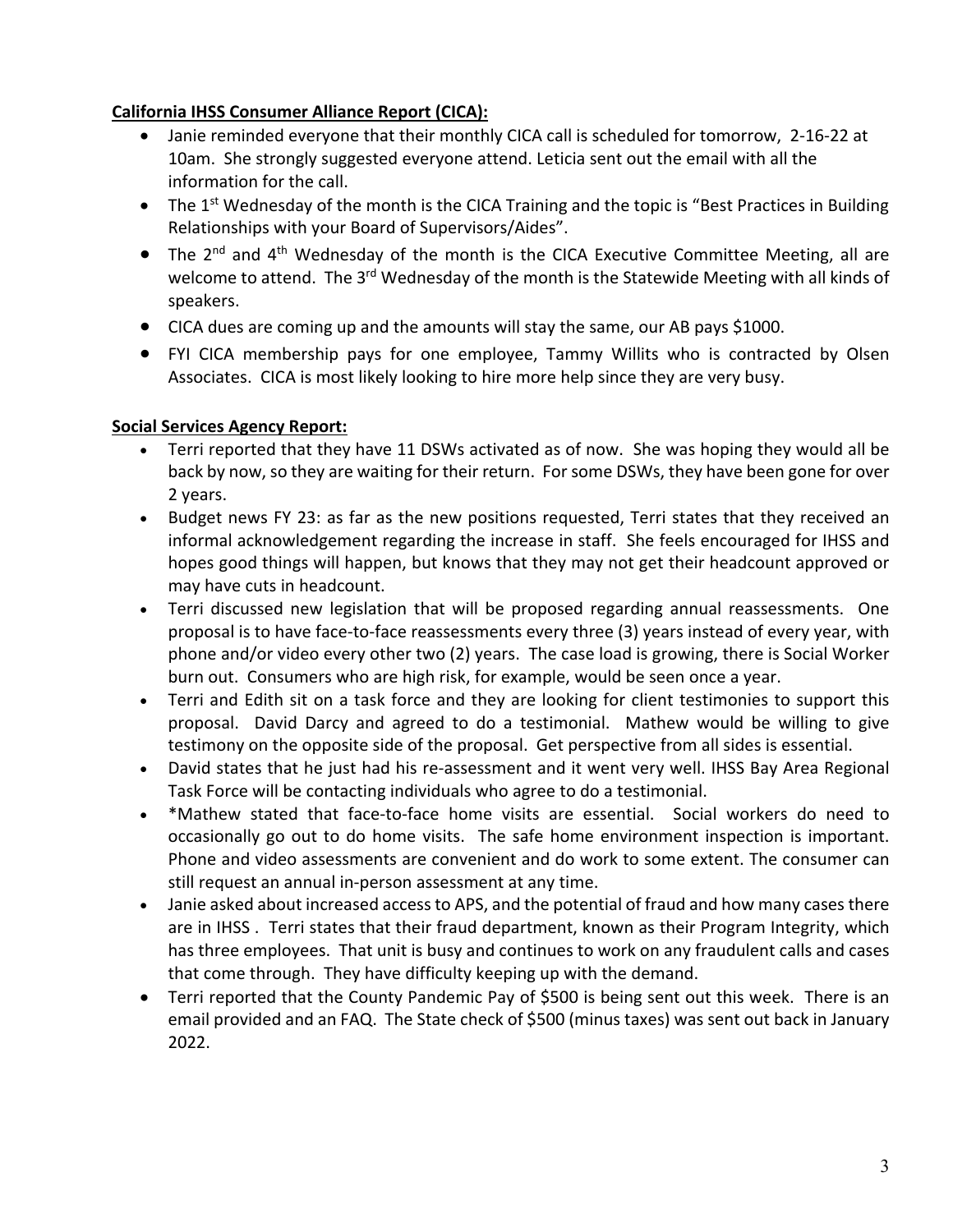## **PROGRAMS REPORT**

*Below in yellow/OR \*asterisk were topics that were highlighted and mentioned.* 

Due to COVID exposures, several staff testing positive and the highly contagious Omicron variant, the PA has gone back to mostly remote work and email/phone appointments for IP enrollment. Certain staff are in the office to handle incoming and outgoing mail. We will continue to monitor the situation and return to the office when the county COVID metrics are improved. The Public Authority has two open positions – Training Specialist and Outreach & Registry Recruitment Specialist. Tamanna Medha joined as a Care Coordinator on January 4.

#### **Benefits Administration:**

There are **12,505** IPs enrolled in the Valley Health Plan with **3441** of those in the Classic Plan and **9064**  in the Preferred Plan. **13,146** IPs are enrolled in the Dental/Vision plans. There were **111** Smart Pass VTA Cards issued.

#### **Enrollment:**

Number of IPs enrolled: **478**  Number of IPs partially done: **950 (cumulative)** Fingerprints that are delayed (awaiting DOJ results): **13** 

Scheduling an appointment is ~5 business days from the time an IP completes the viewing of the orientation videos.

Group sessions with the union are still suspended.

#### **Registry Services:**

There are **453** active IPs on the registry and **2,324** active consumers.

The Registry:

- Completed **90** new consumer intakes and reactivated **5** consumers
- Attained **38** matches
- Provided **507** new interventions with just over **183 hours** spent on the interventions

#### **Care Coaching:** The Registry received **14** referrals for Care Coaching.

- **1** remote care coaching consultation was conducted
- Total active consumers **15**
- Total inactive consumers **244**

**Urgent Care Registry:** There were **6** hours of urgent care services authorized to **1** consumer.

**Emergency Backup Registry:** This program ended on 12/31/21. Legislation that was just signed off and this is now extended to June 30, 2022.

**Registry Introductory Training (RIT): One** remote RITs was held.

**22** interviews were conducted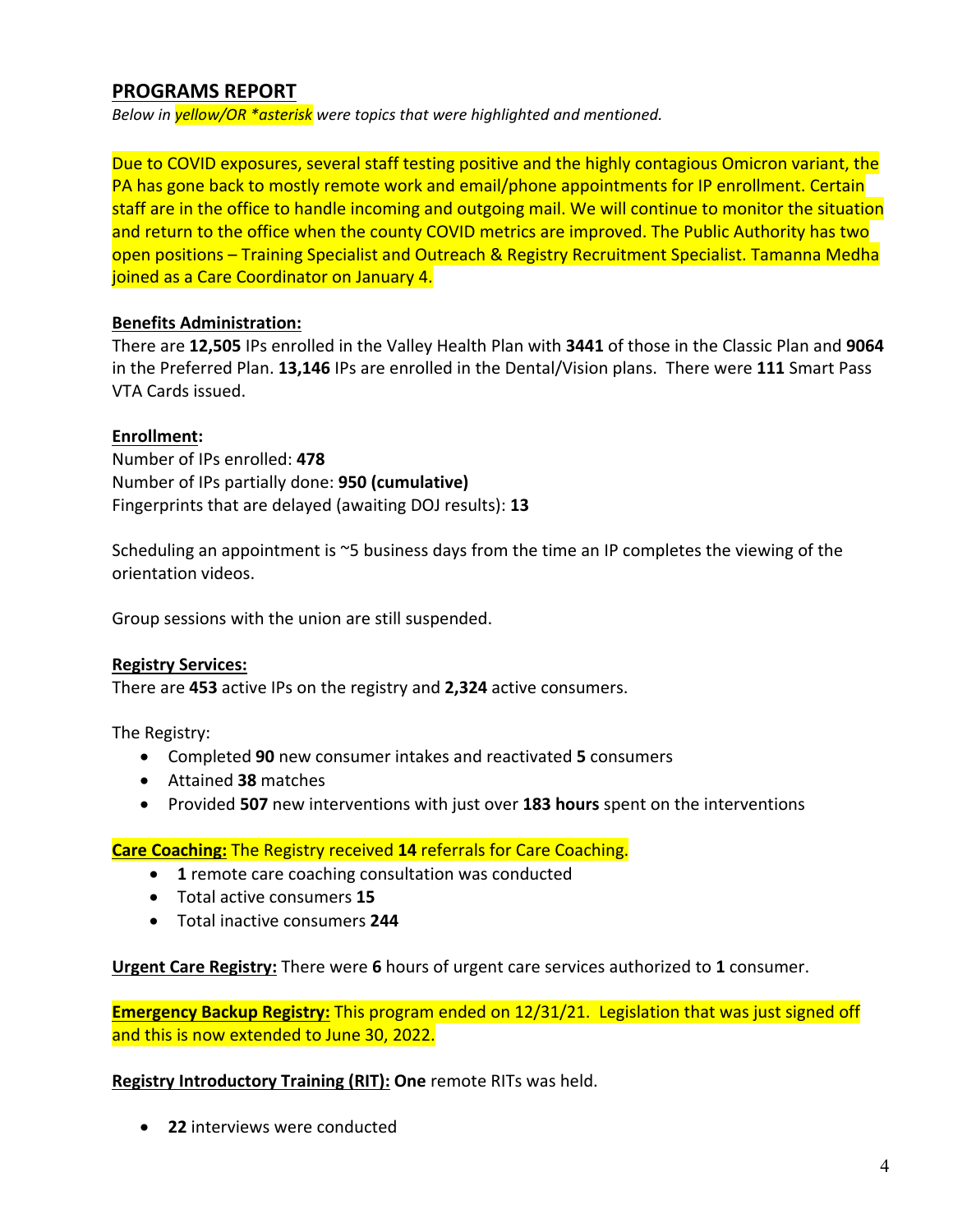- **44** reference check calls made, with **44** completed reference checks
- **17** providers attended the eRIT
- **17** providers were added to the registry

**EPG (formerly PPE):** A total of **206** kits were mailed with **149** sets going to IPs and **57** to Consumers for a total of **2,110** masks and **3,760** pairs of gloves.

**Public Authority Phone Calls:** The PA received **5,550** phone calls. Breakdown of the calls:

- **Registry 1,607**
- **Enrollment 1,272**
- **General 124**
- **Benefits 1,780**
- **Training/PPE 767**

**IP Trainings:** The Spring semester begins in February and training class registration began on January 10. Over 29,000 schedules were printed and mailed to IPs. 86 classes have been scheduled for this semester.

**Electronic Time Sheets:** The combined adoption rate continues to be at **99.9%.** Providers reached **99.8%** consumers reached **100%**.

**Direct Deposit: 75.3%** of IPs are using direct deposit.

**Sick Leave Update: 27,993** active IPs have accrued 16 hours of sick leave. **4,334** have claimed some hours and **3,220** have claimed all 16 hours so far.

## **CAPA REPORT**

*Below in yellow/OR \*asterisk were topics that were highlighted and mentioned.* 

CAPA met on January 27. The CAPA Board was hoping to have its first quarterly in‐person meeting in January, but given the spread of the Omicron variant, meetings will continue to be held via video/teleconference only.

#### **Budget**

The Governor released the 22/23 budget on January 10. The summary can be found here: https://www.ebudget.ca.gov/FullBudgetSummary.pdf There is projected surplus of \$45.7 billion (\$20.6B for General Fund, \$16.1B for K‐14 Education, \$9B in reserve and supplemental pension payment.) The Budget projects the State Appropriations Limit ("Gann Limit") will likely be exceeded in the 2020‐21 and 2021‐22 fiscal years. Any funds above this limit are constitutionally required to be allocated evenly between schools and a tax refund. This will be addressed in May.

Budget highlights: addressing homelessness, COVID-19, wildfires, emergency response, drought, climate crisis issues as well as housing, small business investment, workforce, healthcare, transit, education, public safety. Universal healthcare is proposed with an implementation date of January 2024.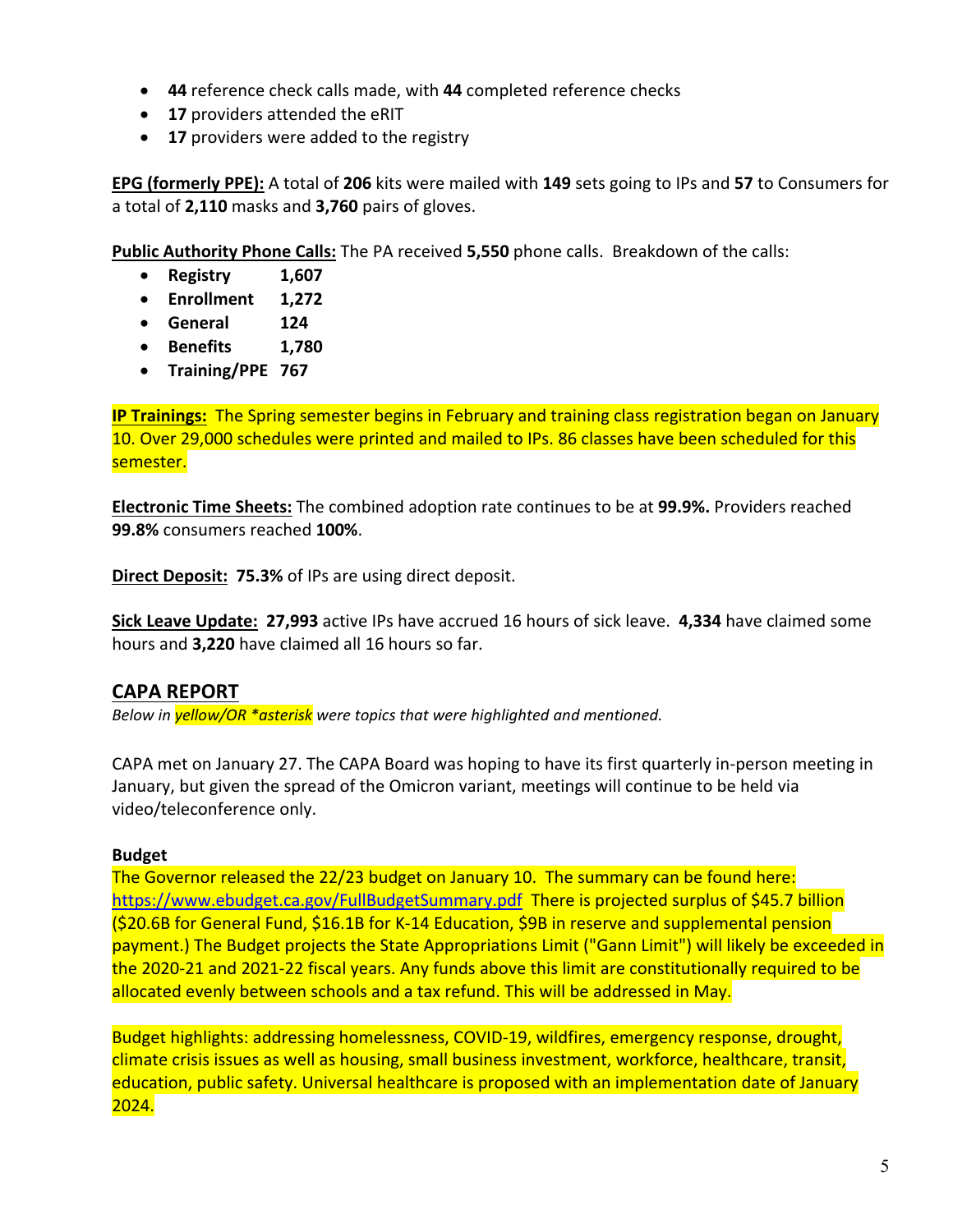\$217.5B is allocated to all health and human services programs, with \$18.5B for IHSS. Projected caseload for IHSS is 598,835. The 22/23 budget reflects \$399M and \$192M general fund in 21/22 due to the state minimum wage going to \$15/hr on 1/1/22.

The Budget provides funding for the continued expansion of Medi‐Cal for all income eligible Californians.

- \$819.3 million (\$613.5 million General Fund) in 2023‐24
- \$2.7 billion (\$2.2 billion General Fund) annually at full implementation, inclusive of In-Home Supportive Services (IHSS) costs, to expand full‐scope eligibility to all income‐eligible adults aged 26 through 49 regardless of immigration status. Beginning no sooner than January 1, 2024, Medi‐Cal will be available to all income‐eligible Californians.

The Medi‐Cal budget is \$123.8 billion (\$26.8 billion General Fund) in 2021‐22 and \$132.7 billion (\$34.9 billion General Fund) in 2022‐23. These items that pertain to IHSS:

Medi‐Cal for Older Adults Regardless of Immigration Status:

• \$54 million (\$43.1 million General Fund) in 2021‐22 and \$660.9 million (\$567.1 million General Fund) in 2022‐23 for the full year cost of expanding full‐scope Medi‐Cal to older adults age 50 and older regardless of immigration status effective May 1, 2022 (inclusive of IHSS costs). This policy change was included in the 2021 Budget Act.

Medi‐Cal Assets for Older and Disabled Adults:

• \$200.7 million (\$93.4 million General Fund) in 2022‐23 to phase in the elimination of the Medi‐Cal asset limit no sooner than January 1, 2022 (inclusive of IHSS costs). The asset limit will be fully eliminated no sooner than January 1, 2024 with an annual cost of \$434.7 million (\$201.3 million General Fund) ongoing. This policy change was included in the 2021 Budget Act.

IHSS Permanent Back‐up Provider System (in statute/law last year, however, criteria not yet agreed to by stakeholders; implementation expected to start on 7/1/22):

• \$24.8 million (\$11.2 million General Fund) ongoing to establish a permanent back-up provider system for IHSS recipients to avoid disruptions to caregiving due to an immediate need or emergencies.

### **Long Term Care Operations**

- On-going discussion to move re-assessments for "stable" consumers to every two years, versus annual. This could impact 50% of the cases.
- Continued functionality enhancements to the Electronic Services Portal: Effective 3/5 providers are able to get replacement copy of W2 for 2021 and up to 4 years of historical W2's by summer.
- No new information/guidance from the Biden Administration regarding location tracking with EVV.
- State Care Economy Payment (Hero Pay) issued on 1/21 with subsequent payments for those IPs with a Tier 2 crime were issued on 1/31.

### **IHSS Career Pathways Training**

A survey was sent to all PAs/Counties to assess existing available training for IPs and interest in providing or developing training for Career Pathways. There was active discussion on how/if CAPA could do something as an organization. CDSS confirmed that CAPA is not a PA nor County and subject to the standard RFP process like any other non-profit. PAs/Counties will be "fast tracked" for career pathways training funding because CDSS already has an established relationship and processes for payment/expense reimbursement.